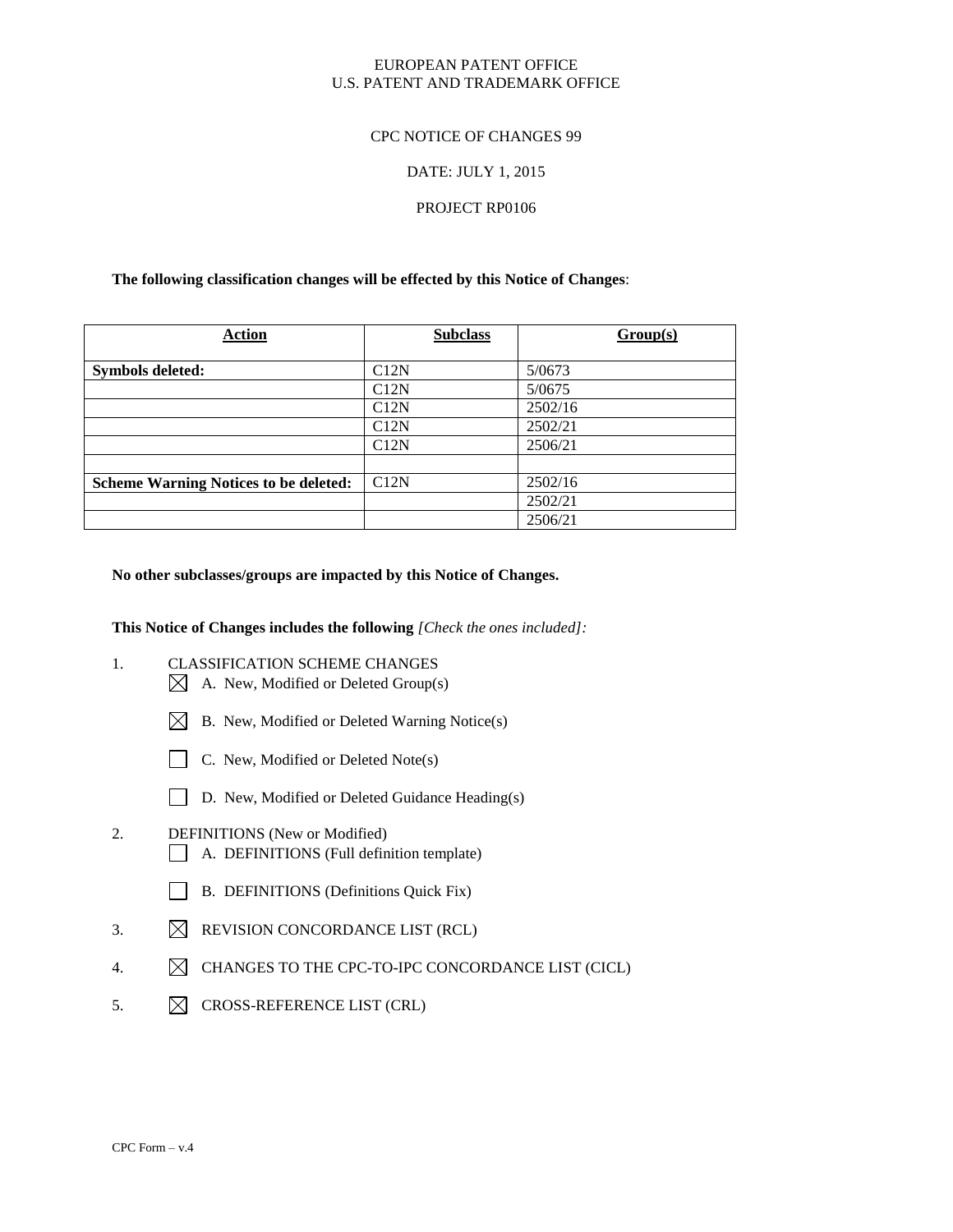#### DATE: JULY 1, 2015

#### PROJECT RP0106

# 1. CLASSIFICATION SCHEME CHANGES

#### A. New, Modified or Deleted Group(s)

## **SUBCLASS C12N - MICRO-ORGANISMS OR ENZYMES; COMPOSITIONS THEREOF; PROPAGATING, PRESERVING OR MAINTAINING MICROORGANISMS; MUTATION OR GENETIC ENGINEERING; CULTURE MEDIA**

| Type* | <b>Symbol</b> | Indent<br><b>Level</b><br><b>Number</b><br>of dots<br>(e.g. 0, 1,<br>$\overline{2}$ | <b>Title</b><br>(new or modified)<br>"CPC only" text should<br>normally be enclosed in<br>{curly brackets}** | Transferred to#                                                                                                                                                                                                                                                                               |
|-------|---------------|-------------------------------------------------------------------------------------|--------------------------------------------------------------------------------------------------------------|-----------------------------------------------------------------------------------------------------------------------------------------------------------------------------------------------------------------------------------------------------------------------------------------------|
| D     | C12N5/0673    | $\overline{3}$                                                                      |                                                                                                              | <administrative 0669="" 5="" c12n="" to="" transfer=""></administrative>                                                                                                                                                                                                                      |
| D     | C12N5/0675    | $\overline{4}$                                                                      |                                                                                                              | C12N 5/0662, C12N 5/0663, C12N 5/0664, C12N<br>5/0665, C12N 5/0666, C12N 5/0667 C12N<br>5/0668                                                                                                                                                                                                |
| D     | C12N2502/16   | 1                                                                                   |                                                                                                              | C12N 2502/13, C12N 2502/1305, C12N<br>2502/1311, C12N 2502/1317, C12N 2502/1323,<br>C12N 2502/1329, C12N 2502/1335, C12N<br>2502/1341, C12N 2502/1347, C12N 2502/1352,<br>C12N 2502/1358, C12N 2502/1364, C12N<br>2502/137, C12N 2502/1376, C12N 2502/1382,<br>C12N 2502/1388, C12N 2502/1394 |
| D     | C12N2502/21   | 1                                                                                   |                                                                                                              | C12N 2502/13, C12N 2502/1305, C12N<br>2502/1311, C12N 2502/1317, C12N 2502/1323,<br>C12N 2502/1329, C12N 2502/1335, C12N<br>2502/1341, C12N 2502/1347, C12N 2502/1352,<br>C12N 2502/1358, C12N 2502/1364, C12N<br>2502/137, C12N 2502/1376, C12N 2502/1382.<br>C12N 2502/1388, C12N 2502/1394 |
| D     | C12N2506/21   | $\mathbf{1}$                                                                        |                                                                                                              | C12N 2502/13, C12N 2502/1305, C12N<br>2502/1311, C12N 2502/1317, C12N 2502/1323.<br>C12N 2502/1329, C12N 2502/1335, C12N<br>2502/1341, C12N 2502/1347, C12N 2502/1352,<br>C12N 2502/1358, C12N 2502/1364, C12N<br>2502/137, C12N 2502/1376, C12N 2502/1382,<br>C12N 2502/1388, C12N 2502/1394 |

\*N = new entries where reclassification into entries is involved; C = entries with modified file scope where reclassification of documents from the entries is involved;  $Q =$  new entries which are firstly populated with documents via administrative transfers from deleted (D) entries. Afterwards, the transferred documents into the Q entry will either stay or be moved to more appropriate entries, as determined by intellectual reclassification; E= existing entries with enlarged file scope, which receive documents from C or D entries, e.g. when a limiting reference is removed from the entry title; M = entries with no change to the file scope (no reclassification);  $D =$  deleted entries;  $F =$  frozen entries will be deleted once reclassification of documents from the entries is completed; U = entries that are unchanged.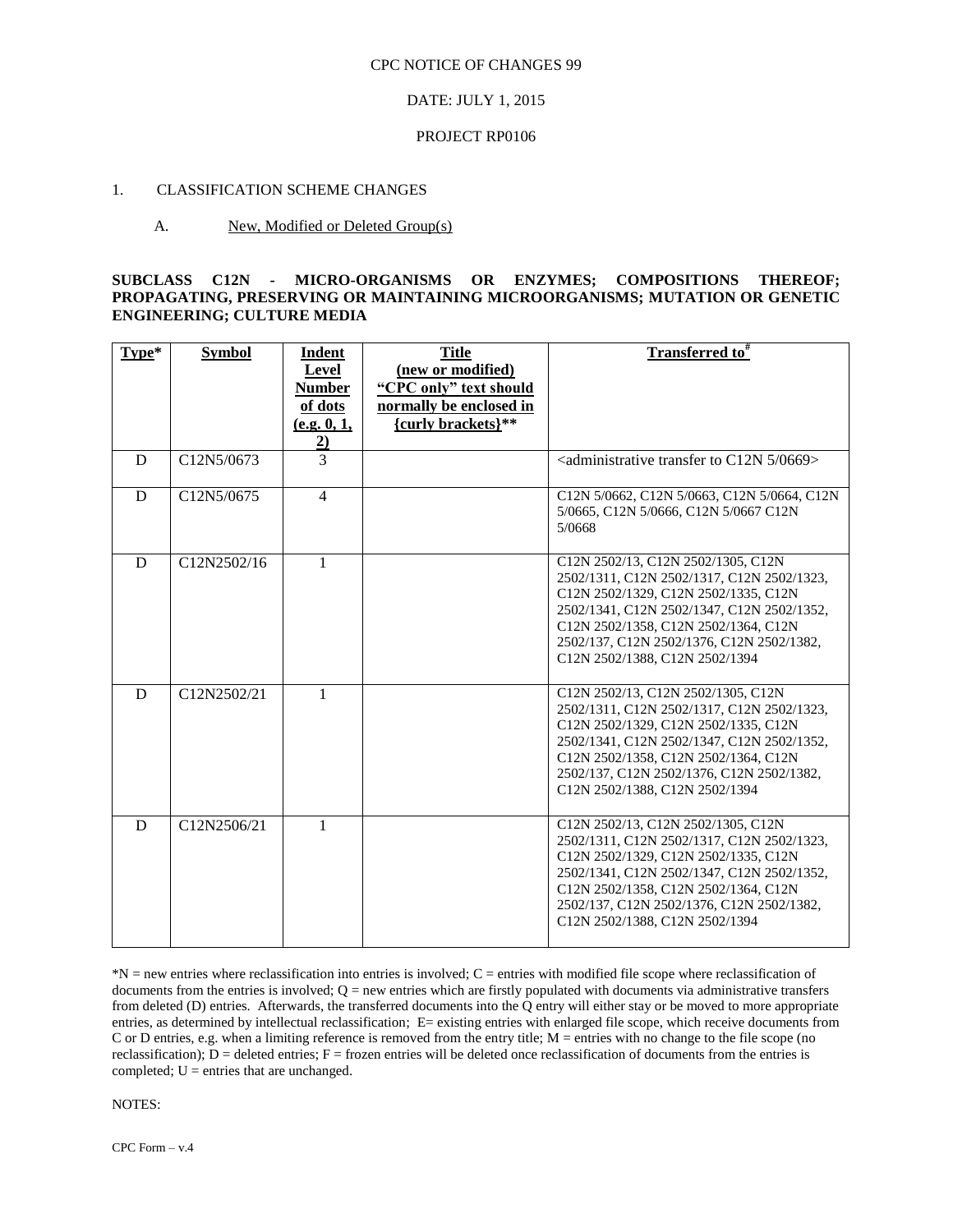# DATE: JULY 1, 2015

#### PROJECT RP0106

- \*\*No {curly brackets} are used for titles in CPC only subclasses, e.g. C12Y, A23Y; 2000 series symbol titles of groups found at the end of schemes (orthogonal codes); or the Y section titles. The {curly brackets} are used for 2000 series symbol titles found interspersed throughout the main trunk schemes (breakdown codes).
- For U groups, the minimum requirement is to include the U group located immediately prior to the N group or N group array, in order to show the N group hierarchy and improve the readability and understanding of the scheme. Always include the symbol, indent level and title of the U group in the table above.
- All entry types should be included in the scheme changes table above for better understanding of the overall scheme change picture. Symbol, indent level, and title are required for all types except "D" which requires only a symbol.
- #"Transferred to" column must be completed for all C, D, and Q type entries.
- When multiple symbols are included in the "Transferred to" column, avoid using ranges of symbols in order to be as precise as possible.
- For administrative transfer of documents, the following text should be used: "< administrative transfer to XX>" or "<administrative transfer to XX and YY simultaneously>" when administrative transfer of the same documents is to more than one place.
- Administrative transfer to main trunk groups is assumed to be "invention information", unless otherwise indicated, and to 2000 series groups is assumed to be "additional information".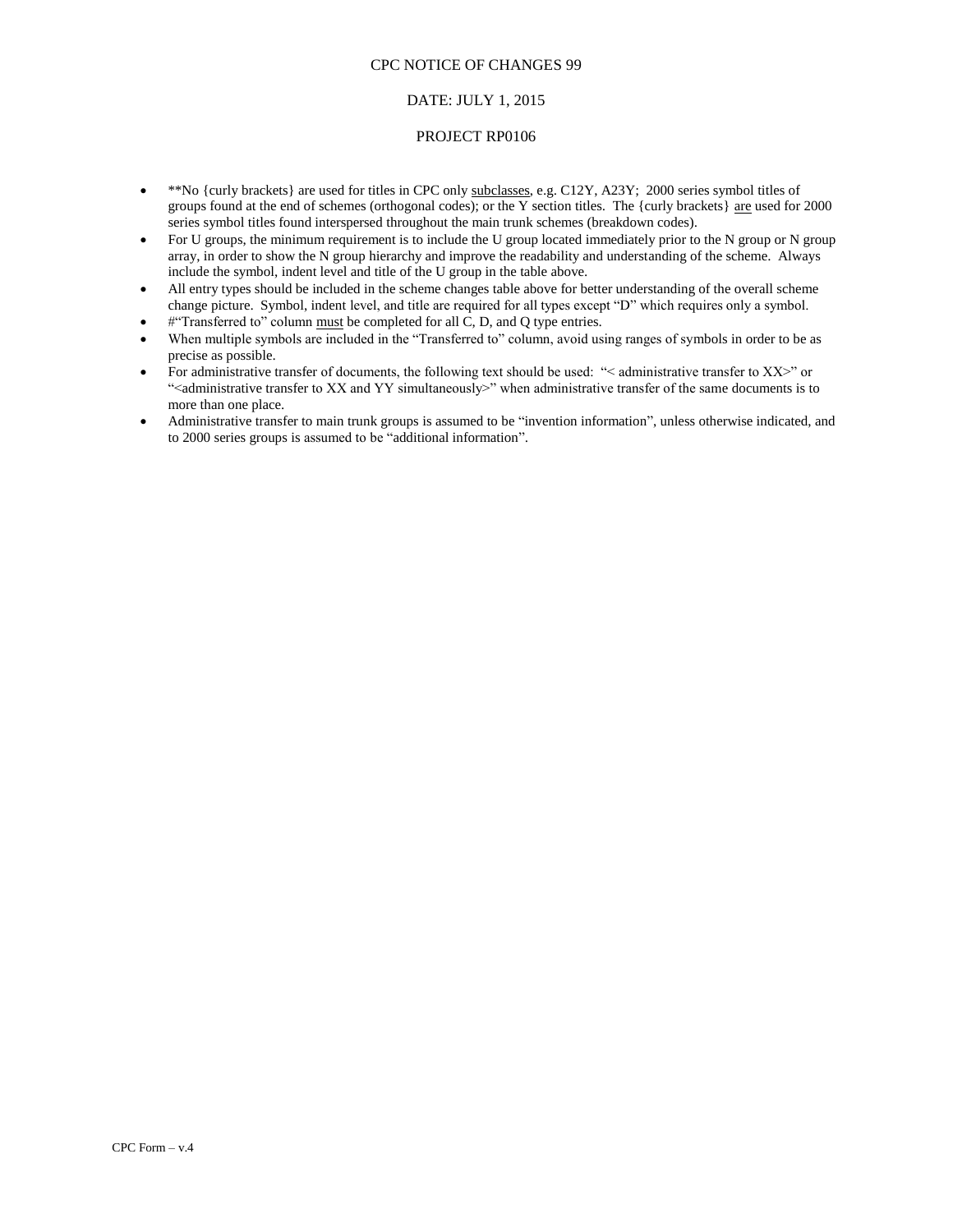#### DATE: JULY 1, 2015

#### PROJECT RP0106

# B. New, Modified or Deleted Warning notice(s)

# **SUBCLASS C12N - MICRO-ORGANISMS OR ENZYMES; COMPOSITIONS THEREOF; PROPAGATING, PRESERVING OR MAINTAINING MICROORGANISMS; MUTATION OR GENETIC ENGINEERING; CULTURE MEDIA**

| $Type*$ | <b>Location</b> | <b>Old Warning notice</b>     | <b>New/Modified Warning notice</b> |
|---------|-----------------|-------------------------------|------------------------------------|
| D       | C12N2502/16     | <b>WARNING</b>                |                                    |
|         |                 | This group is no longer used  |                                    |
|         |                 | for the classification of new |                                    |
|         |                 | documents as from             |                                    |
|         |                 | January 1, 2012. The backlog  |                                    |
|         |                 | of this group is being        |                                    |
|         |                 | continuously reclassified to  |                                    |
|         |                 | subgroups of C12N 2502/13     |                                    |
| D       | C12N2502/21     | <b>WARNING</b>                |                                    |
|         |                 | This group is no longer used  |                                    |
|         |                 | for the classification of new |                                    |
|         |                 | documents as from             |                                    |
|         |                 | January 1, 2012. The backlog  |                                    |
|         |                 | of this group is being        |                                    |
|         |                 | continuously reclassified to  |                                    |
|         |                 | subgroups of C12N 2502/13     |                                    |
| D       | C12N2506/21     | <b>WARNING</b>                |                                    |
|         |                 | This group is no longer used  |                                    |
|         |                 | for the classification of new |                                    |
|         |                 | documents as from             |                                    |
|         |                 | January 1, 2012. The backlog  |                                    |
|         |                 | of this group is being        |                                    |
|         |                 | continuously reclassified to  |                                    |
|         |                 | subgroups of C12N 2502/13     |                                    |

 $N = new warning, M = modified warning, D = deleted warning$ 

NOTE: The "Location" column only requires the symbol PRIOR to the location of the warning. No further directions such as "before" or "after" are required.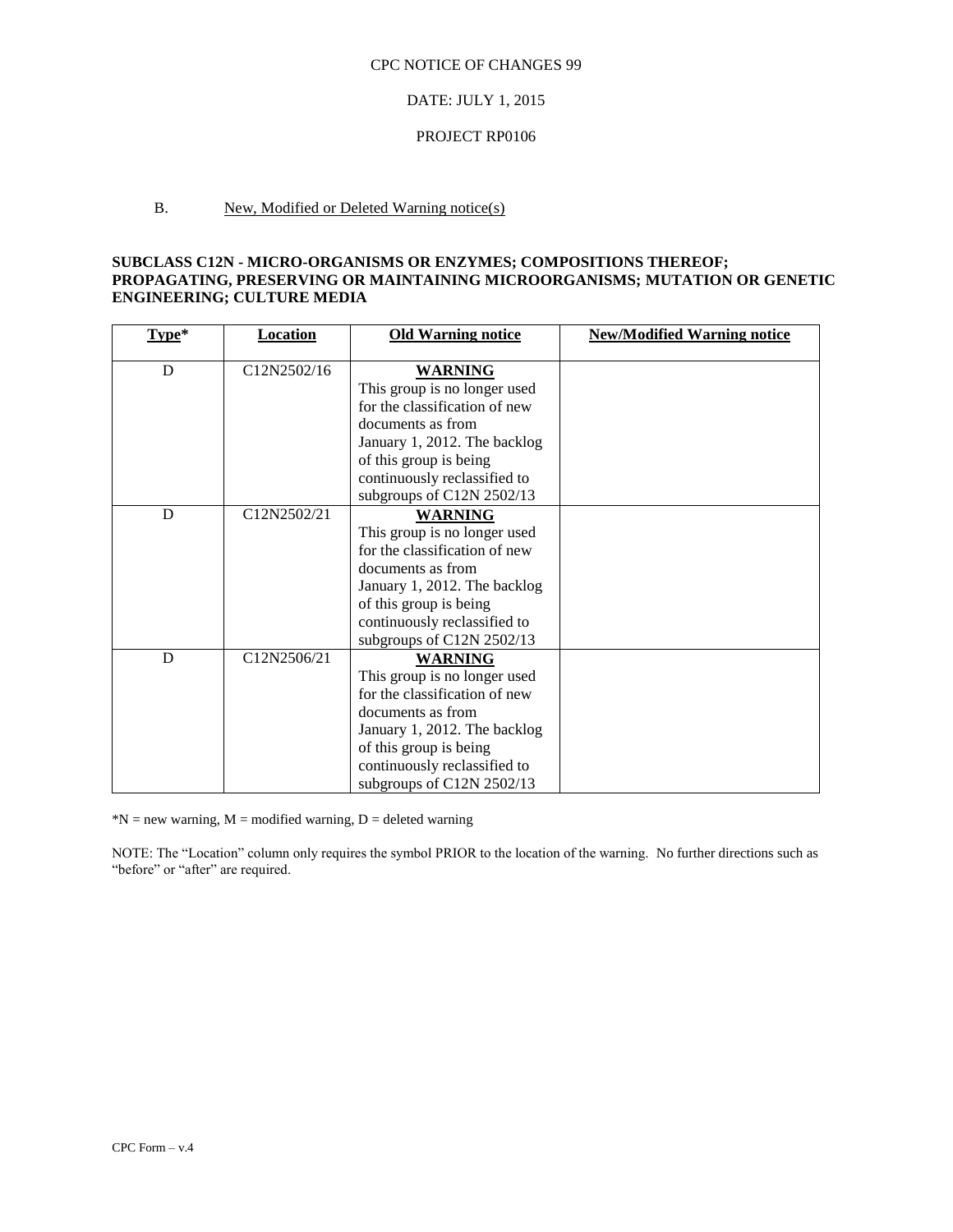## DATE: JULY 1, 2015

## PROJECT RP0106

# 3. REVISION CONCORDANCE LIST (RCL)

| $Type*$ | <b>From CPC Symbol (existing)</b>                              | To CPC Symbol(s)                                                                                                                                                                                                                                                                           |
|---------|----------------------------------------------------------------|--------------------------------------------------------------------------------------------------------------------------------------------------------------------------------------------------------------------------------------------------------------------------------------------|
| D       | C <sub>12</sub> N <sub>5</sub> /0673                           | $\alpha$ <administrative 0669="" 5="" c12n="" to="" transfer=""></administrative>                                                                                                                                                                                                          |
| D       | C <sub>12</sub> N <sub>5</sub> /0675                           | C12N 5/0662, C12N 5/0663, C12N 5/0664, C12N<br>5/0665, C12N 5/0666, C12N 5/0667 C12N 5/0668                                                                                                                                                                                                |
| D       | C <sub>12</sub> N <sub>2502</sub> /16                          | C12N 2502/13, C12N 2502/1305, C12N 2502/1311.<br>C12N 2502/1317, C12N 2502/1323, C12N 2502/1329,<br>C12N 2502/1335, C12N 2502/1341, C12N 2502/1347,<br>C12N 2502/1352, C12N 2502/1358, C12N 2502/1364,<br>C12N 2502/137, C12N 2502/1376, C12N 2502/1382,<br>C12N 2502/1388, C12N 2502/1394 |
| D       | C <sub>12</sub> N <sub>25</sub> 0 <sub>2</sub> /2 <sub>1</sub> | C12N 2502/13, C12N 2502/1305, C12N 2502/1311.<br>C12N 2502/1317, C12N 2502/1323, C12N 2502/1329,<br>C12N 2502/1335, C12N 2502/1341, C12N 2502/1347,<br>C12N 2502/1352, C12N 2502/1358, C12N 2502/1364,<br>C12N 2502/137, C12N 2502/1376, C12N 2502/1382,<br>C12N 2502/1388, C12N 2502/1394 |
| D       | C12N2506/21                                                    | C12N 2502/13, C12N 2502/1305, C12N 2502/1311,<br>C12N 2502/1317, C12N 2502/1323, C12N 2502/1329,<br>C12N 2502/1335, C12N 2502/1341, C12N 2502/1347,<br>C12N 2502/1352, C12N 2502/1358, C12N 2502/1364,<br>C12N 2502/137, C12N 2502/1376, C12N 2502/1382,<br>C12N 2502/1388, C12N 2502/1394 |

 $*C$  = entries with modified file scope where reclassification of documents from the entries is involved;  $Q$  = new entries which are firstly populated with documents via administrative transfers from deleted (D) entries. Afterwards, the transferred documents into the Q entry will either stay or be moved to more appropriate entries, as determined by intellectual reclassification;  $D =$ deleted entries.

- $\bullet$  Only C, D, and Q type entries are included in the table above.
- When multiple symbols are included in the "To" column, avoid using ranges of symbols in order to be as precise as possible.
- For administrative transfer of documents, the following text should be used: "< administrative transfer to XX>" or "<administrative transfer to XX and YY simultaneously>" when administrative transfer of the same documents is to more than one place.
- Administrative transfer to main trunk groups is assumed to be "invention information", unless otherwise indicated, and to 2000 series groups is assumed to be "additional information".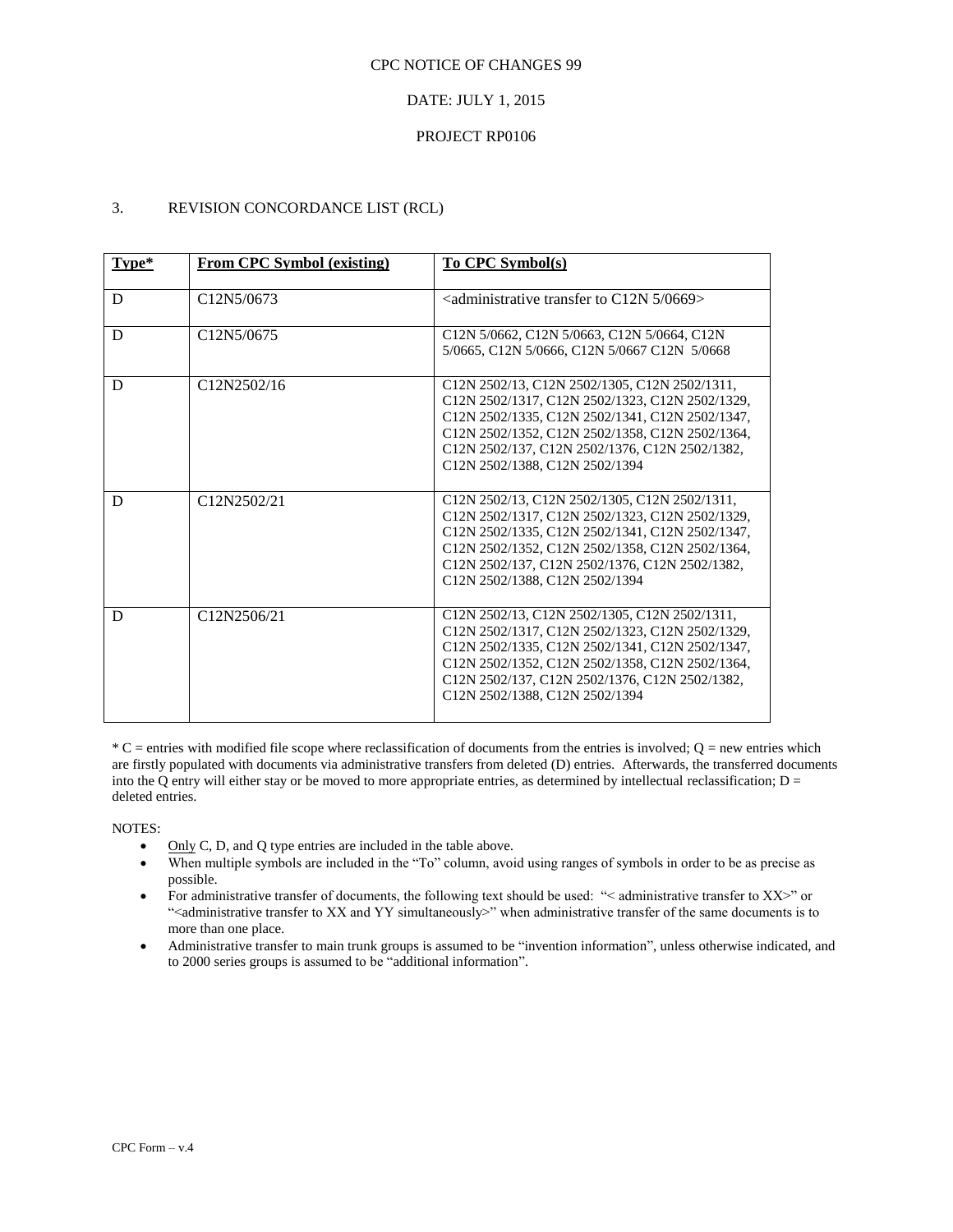# DATE: JULY 1, 2015

# PROJECT RP0106

# 4. CHANGES TO THE CPC-TO-IPC CONCORDANCE LIST (CICL)

| CPC                                               | IPC | Action*       |
|---------------------------------------------------|-----|---------------|
| C <sub>12</sub> N 5/0673                          |     | <b>DELETE</b> |
| C <sub>12</sub> N 5/0675                          |     | <b>DELETE</b> |
| C <sub>12</sub> N 2502/16                         |     | <b>DELETE</b> |
| C <sub>12</sub> N <sub>2502</sub> /2 <sub>1</sub> |     | <b>DELETE</b> |
| C <sub>12</sub> N 2506/21                         |     | <b>DELETE</b> |

\*Action column:

- For an (N) or (Q) entry, provide an IPC symbol and complete the Action column with "NEW."
- For an existing CPC main trunk entry or indexing entry where the existing IPC symbol needs to be changed, provide an updated IPC symbol and complete the Action column with "UPDATED."
- For a (D) CPC entry or indexing entry complete the Action column with "DELETE." IPC symbol does not need to be included in the IPC column.
- For an (N) 2000 series CPC entry which is positioned within the main trunk scheme (breakdown code) provide an IPC symbol and complete the action column with "NEW".
- For an (N) 2000 series CPC entry positioned at the end of the CPC scheme (orthogonal code), with no IPC equivalent, complete the IPC column with "CPCONLY" and complete the action column with "NEW".

- F symbols are not included in the CICL table above.
- E and M symbols are not included in the CICL table above unless a change to the existing IPC is desired.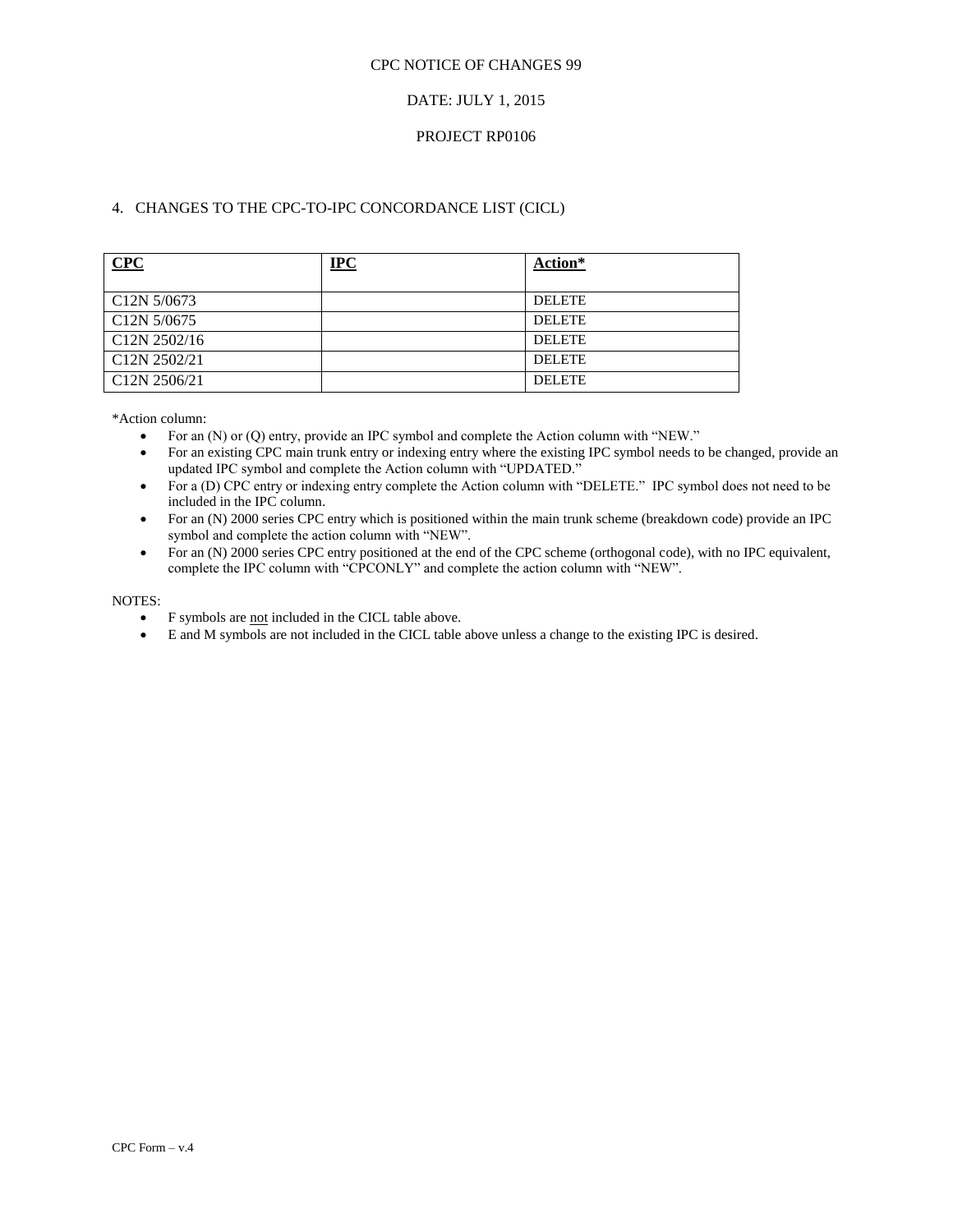# DATE: JULY 1, 2015

### PROJECT RP0106

# 5. CROSS-REFERENCE LIST (CRL)

# Definitions references impacted by this revision project

| <b>Location of</b> | Referenced subclass or group to be                                                                                                                                                                                                                                                                                                                                                                                                                                                           | <b>Section of</b>       | <b>Action; New reference symbol; New</b>                                                                                                                                                                                                                                                                                                                                                                                                                                             |
|--------------------|----------------------------------------------------------------------------------------------------------------------------------------------------------------------------------------------------------------------------------------------------------------------------------------------------------------------------------------------------------------------------------------------------------------------------------------------------------------------------------------------|-------------------------|--------------------------------------------------------------------------------------------------------------------------------------------------------------------------------------------------------------------------------------------------------------------------------------------------------------------------------------------------------------------------------------------------------------------------------------------------------------------------------------|
| reference          | changed                                                                                                                                                                                                                                                                                                                                                                                                                                                                                      | definition              | text                                                                                                                                                                                                                                                                                                                                                                                                                                                                                 |
| to be changed      |                                                                                                                                                                                                                                                                                                                                                                                                                                                                                              |                         |                                                                                                                                                                                                                                                                                                                                                                                                                                                                                      |
| C12N5/00           | <b>Replace:</b><br>E.g. a document pertaining to neural<br>differentiation of MSC is C12N5/0618,<br>C12N2506/21 while a document<br>pertaining to neuronal differentiation of<br>MSC, with detailed, extensive,<br>evidence as to the neuronal phenotype<br>is C12N5/0619, C12N 2506/21.                                                                                                                                                                                                     | Definition<br>statement | With:<br>E.g. a document pertaining to neural<br>differentiation of BM-MSC is<br>C12N5/0618, C12N2506/1353 while a<br>document pertaining to neuronal<br>differentiation of BM-MSC, with<br>detailed, extensive, evidence as to the<br>neuronal phenotype is C12N5/0619,<br>C12N2506/1353.                                                                                                                                                                                           |
| C12N5/00           | <b>Replace:</b><br>Documents pertaining to in vivo<br>differentiation of stem cells are<br>classified as the available product, i.e.<br>as (a composition of) stem cells<br>C12N5/0606, C12N5/0611,<br>C12N5/0623, C12N5/0647,<br>C12N5/0662, C12N5/0672,<br>C12N5/0675, C12N5/0678,<br>C12N5/068, C12N5/0687,<br>C12N5/0689, C12N5/0692,<br>C12N5/0695, with the relevant symbol<br>A61K2035/124 for in vivo Application;<br>there are no symbols for the resulting<br>differentiated cells | Definition<br>statement | With:<br>Documents pertaining to in vivo<br>differentiation of stem cells are<br>classified as the available product, i.e.<br>as (a composition of) stem cells<br>C12N5/0606, C12N5/0611,<br>C12N5/0623, C12N5/0647,<br>C12N5/0662 - C12N5/0668,<br>C12N5/0672, C12N5/0678,<br>C12N5/068, C12N5/0687,<br>C12N5/0689, C12N5/0692,<br>C12N5/0695, with the relevant symbol<br>A61K2035/124 for in vivo Application;<br>there are no symbols for the resulting<br>differentiated cells. |
| C12N5/00           | <b>Replace:</b><br>"Tissue equivalent" is to be construed<br>broadly as any in vitro construct  but<br>embryonic stem cells on a feeder layer<br>of embryonic fibroblast C12N5/0606,<br>C12N2502/16. C12N2502/00 codes are<br>used to index all cell types, including<br>accessory ones (e.g. vascular cells or<br>tumour cells added in some illustrated<br>embodiments to study vascular or<br>tumour growth inside a tissue).                                                             | Definition<br>statement | With:<br>"Tissue equivalent" is to be construed<br>broadly as any in vitro construct  but<br>embryonic stem cells on a feeder layer<br>of embryonic fibroblast C12N5/0606,<br>C12N2502/13. C12N2502/00 codes are<br>used to index all cell types, including<br>accessory ones (e.g. vascular cells or<br>tumour cells added in some illustrated<br>embodiments to study vascular or<br>tumour growth inside a tissue).                                                               |